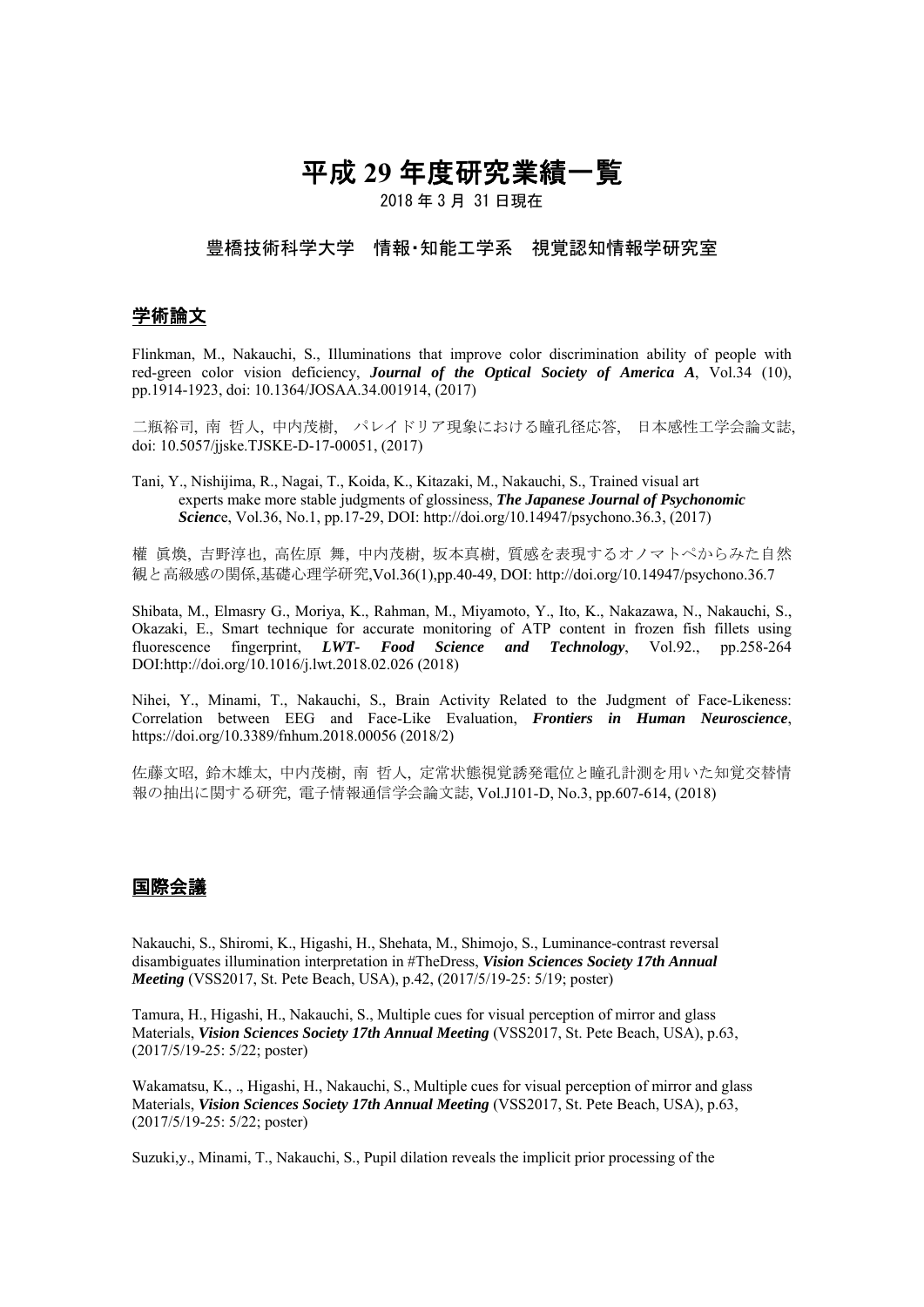insight to the hidden image, *Vision Sciences Society 17th Annual Meeting* (VSS2017, St. Pete Beach, USA), p.54, (2017/5/19-25: 5/21; poster)

Kondo, T., Okada, N., Maruchi, K., Misaki, Y., Higashi, H., Monteiro AR, J., Montagner, C., Linhares MM, J., Nascimento MC, S., Nakauchi, S., Chromatic composition and preferences of paintings – Comparative study for Japanese and Portuguese observers and paintings, *24th symposium of the International Colour Vision Society*(ICVS2017, Erlangen, Germany), p.95, (2017/8/18-22:8/19;Poster)

Herdeiro FM, C., Linhares MM, J., Nascimento MC, S., Kondo, T., Misaki, Y., Nakauchi, S., Optimization of lighting for paintings with psychophysics – influence of cultural factors, *24th symposium of the International Colour Vision Society*(ICVS2017, Erlangen, Germany), p.90, (2017/8/18-22:8/20;Poster)

Linhares MM, J., Montagner, C., Casini, A., Cucci, C., Stefani, L., Picollo, M., Kondo, T., Nakauchi, S., Nascimento MC, S., Luminance and lightness distribution in natural scenes and art paintings, *24th symposium of the International Colour Vision Society*(ICVS2017, Erlangen,Germany), p.65, (2017/8/18-22:8/22;口頭)

Sato, F., Laeng, B., Nakauchi, S., Minami, T., Pupil dilation during perception of the Necker cube reflects the viewing-from-above bias., *The European Conference on Visual Perception* (ECVP2017,Berlin,Germany), p.10, (2017/8/27-31:8/28;Poster)

Haryu, Y., Nishino, K., Matsumoto, M., Kinoshita, A., Nakauchi, S., Development of Spatio- Temporal Imaging System for UV Protection Efficacy on the Human Skin: A Novel UV Multi- Spectral Imaging Technique, *The 24th Conference of the International Federation of Societies of Cosmetic Chemists*  (IFSCC 2017, Seol, Korea), p., (2017/10/23-25:;Poster)

## 著書

#### 解説論文

#### 特許

宮澤佳苗, 本多正和, 小田博文, 中内茂樹, 光学要素, 特願 2017-212237(出願日:2017/11/1)

#### 受賞・表彰

#### 国内発表

近藤泰成, 東広志, Sergio M.C. Nascimento, 中内茂樹, 絵画の色彩選好におけるポルトガル人 と日本人の類似性と相違点, 第4回多元質感知領域班会議, p.73 (2017/6/29-7/1;6/30; 東北大 学電気通信研究所;ポスター)

佐藤文昭, Bruno Laeng, 中内茂樹, 南哲人, 多義図形における知覚状態と瞳孔反応の調査 (Pupil dilation during perception of a bistable figure reflects familiarity with perspective), 第 40 回日本神経科学大会, p.167 (2017/7/20-23;7/20;幕張メッセ;ポスター)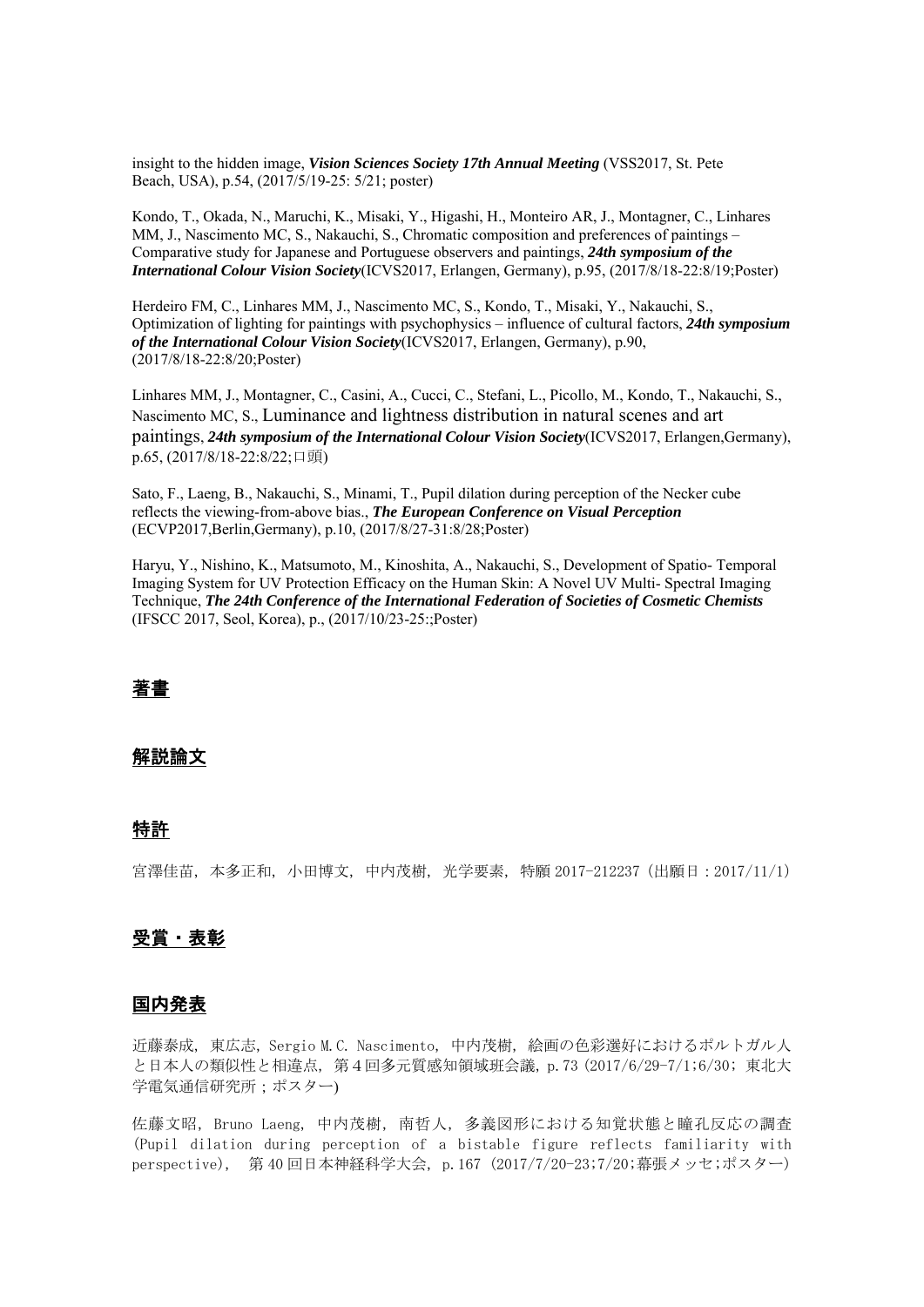近藤泰成, 三﨑幸典, 東広志, Sergio M.C. Nascimento, 中内茂樹, 絵画の色彩選好に対する 文化依存性とユニバーサリティー, 日本視覚学会 2017 年夏季大会, p.122 (2017/9/6-8;9/7;島 根大学;ポスター)

二瓶裕司, 南 哲人, 中内茂樹, パレイドリア現象における瞳孔径応答, 第 19 回日本感性工学 会大会, p., (2017/9/11-13;9/11;筑波大学東京キャンパス;口頭)

中内茂樹, 近藤泰成, 東 広志, Nascimento, S., M.C., 絵画に対する選好に見られるポルトガ ル人と日本人の類似性と相違点, 日本認知科学会第 34 回大会, p.54 (2017/9/13-15;9/15;金沢 大学;口頭)

中古賀理, 中内茂樹, 南哲人, 瞳孔計測を用いた視・聴覚の選択的注意と情動の関係, 日本心理 学会第 81 回大会, p.123 (2017/9/20-22;9/21;久留米大学;ポスター)

中島健太, 南 哲人, 東 広志, 中内茂樹, 市異変視野における刺激周波数と SSVEP 応答の関係, ヒューマンインフォメーション研究会(HIP), p.35-38 (2017/10/23-24;10/23;京都テルサ;口頭)

龍 進吾, 東 広志, 村松潤哉, 中内茂樹, 南 哲人, 情動誘発画像を用いた EEG・NIRS 信号の分 類, ヒューマンインフォメーション研究会(HIP), p.39-42 (2017/10/23-24;10/23;京都テルサ; 口頭)

中古賀 理, 東 広志, 村松潤哉, 中内茂樹, 南 哲人, 瞳孔計測を用いたヒトの情動状態の評価, ヒューマンインフォメーション研究会(HIP), p.93-96 (2017/10/23-24;10/24;京都テルサ;口頭)

中内茂樹, 白見 海, 東 広志, Mohammad Shehata, 下條信輔, 輝度反転による#TheDress の照 明解釈の曖昧性の消失,質感のつどい第3回公開フォーラム, p.32 (2017/11/22;大阪大学;ポ スター)

佃 将樹, 中内茂樹, 視線位置からみた物体認識の視覚的手がかり, 質感のつどい第 3 回公開フ ォーラム, p.28 (2017/11/22;大阪大学;ポスター)

近藤泰成, 東 広志, SergioM.C.Nascimento, 中内茂樹, 絵画の色彩選好におけるユニバーサリ ティーと色彩統計量,質感のつどい第3回公開フォーラム, p. 28 (2017/11/22;大阪大学;ポス ター)

若松滉太, 田村秀希, 權 眞煥 , 坂本真樹, 中内茂樹, 質感知覚とオノマトペの音韻の関係權, 質感のつどい第 3 回公開フォーラム, p.27 (2017/11/22;大阪大学;ポスター)

若松滉太,權眞煥,坂本真樹,中内茂樹, 質感と結びつく音象徴語:言語普遍的な質感音象徴を 探して, 第 5 回多元質感知領域班会議, p.44 (2018/3/5-3/7;3/5; 東京大学福武ホール;ポスタ ー)

(中内先生なし) 田村秀希, Prokott, K, E, Fleming, W. R., 中内茂樹, 絵画の色彩選好におけるポルトガル人 と日本人の類似性と相違点, 第 5 回多元質感知領域班会議, p.45 (2018/3/5-3/7;3/5; 東京大学 福武ホール:ポスター)